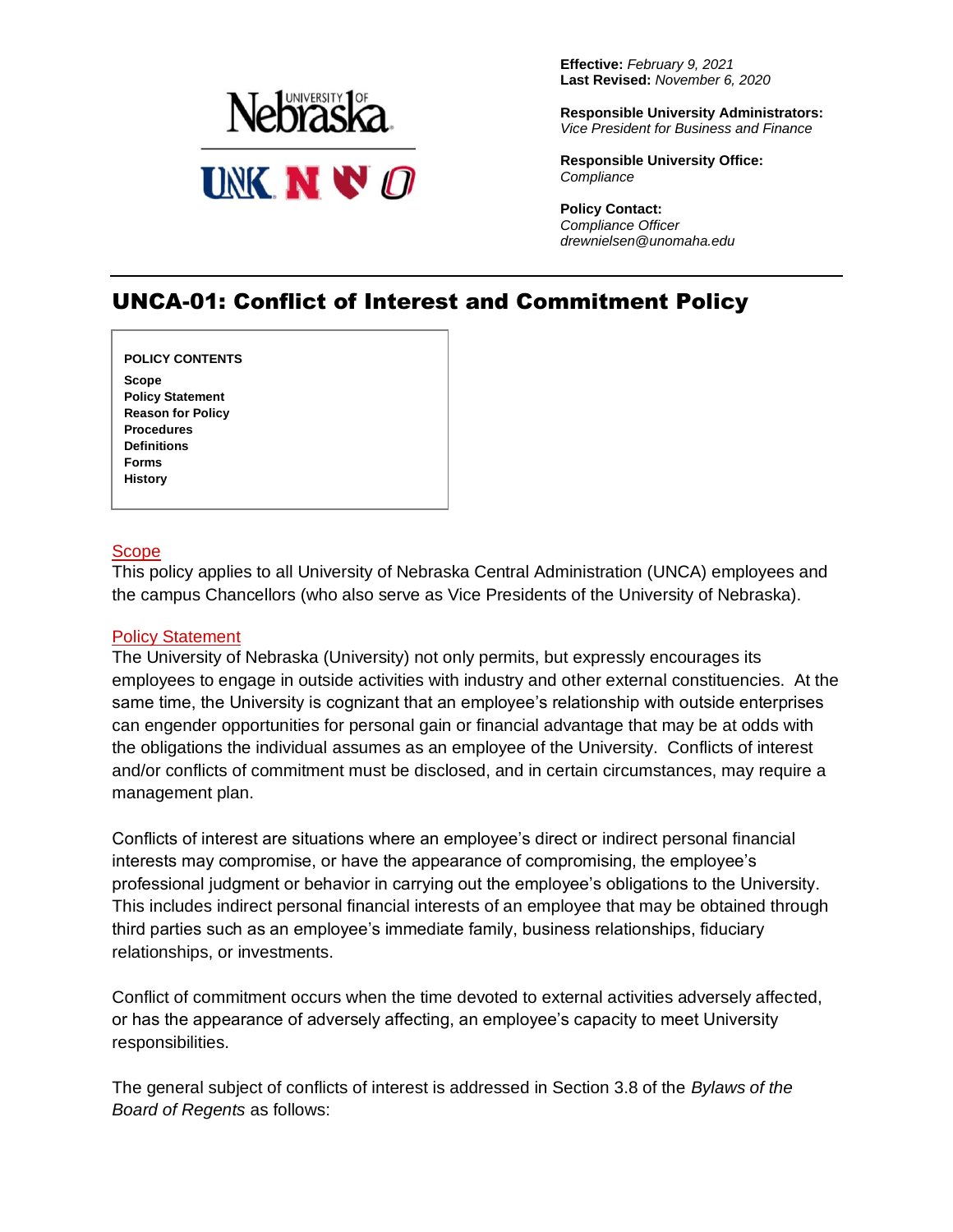"No employee of the University shall engage in any activity that in any way conflicts with duties and responsibilities at the University of Nebraska. The Board of Regents has adopted Regents Policy 3.2.8 and authorized the implementation of related policies and directives to properly avoid, disclose, and manage potential conflicts of interest."

Executive Memorandum No. 36 describes and clarifies procedures and standards for the disclosure of conflicts of interest and/or conflicts of commitment. In addition, Nebraska statutes relating to conflict of interest and nepotism apply to all employees of the University, including specifically the provisions of the Nebraska Political Accountability and Disclosure Act, Neb. Rev. Stat. §§ 49-1401 to 14-14,142. Furthermore, federal funding agencies require that the University establish safeguards to prevent employees or consultants from using their positions for purposes that are motivated by (or even give the appearance of) a drive for private financial gain.

## <span id="page-1-0"></span>Reason for Policy

The *Bylaws of the Board of Regents* and Regents' Policy 3.2.8 require the implementation of a policy that ensures that broad University-wide principles are followed.

#### <span id="page-1-1"></span>**Procedures**

#### **I. Disclosure**

Prior to engaging in any activity that may result in an actual or perceived conflict of interest and/or conflict of commitment, all UNCA employees shall disclose the activity to their supervisors via the [online conflicts of interest and commitment disclosure form.](https://nuramp.nebraska.edu/login) These activities, whether compensated or not, must be disclosed regardless of when they occur (e.g., summer for nine-month faculty, weekends, evenings, etc.).

In addition to requesting administrative approval prior to participation in each outside professional activity, and disclosing potential or actual conflicts of interest and conflicts of commitment as they occur, the following individuals shall complete, review, and update (even in the absence of an actual or perceived conflict of interest or conflict of commitment) the online conflicts of interest and commitment disclosure form at least annually:

- a. All full-time faculty, including those with nine-month appointments.
- b. Managerial/professional staff and administrators.
- c. Anyone who is responsible for the design, conduct, administration, or reporting of research including all investigators and anyone listed as key personnel on sponsored projects, human subjects research, or animal subjects research.
- d. Anyone with an outside professional activity involving a foreign government, quasi-government, institution, or other foreign entity (including businesses).
- e. All employees who have been issued a University purchasing card.
- f. Anyone who is otherwise directed to complete the disclosure form.

Common, though far from inclusive, examples of disclosures include: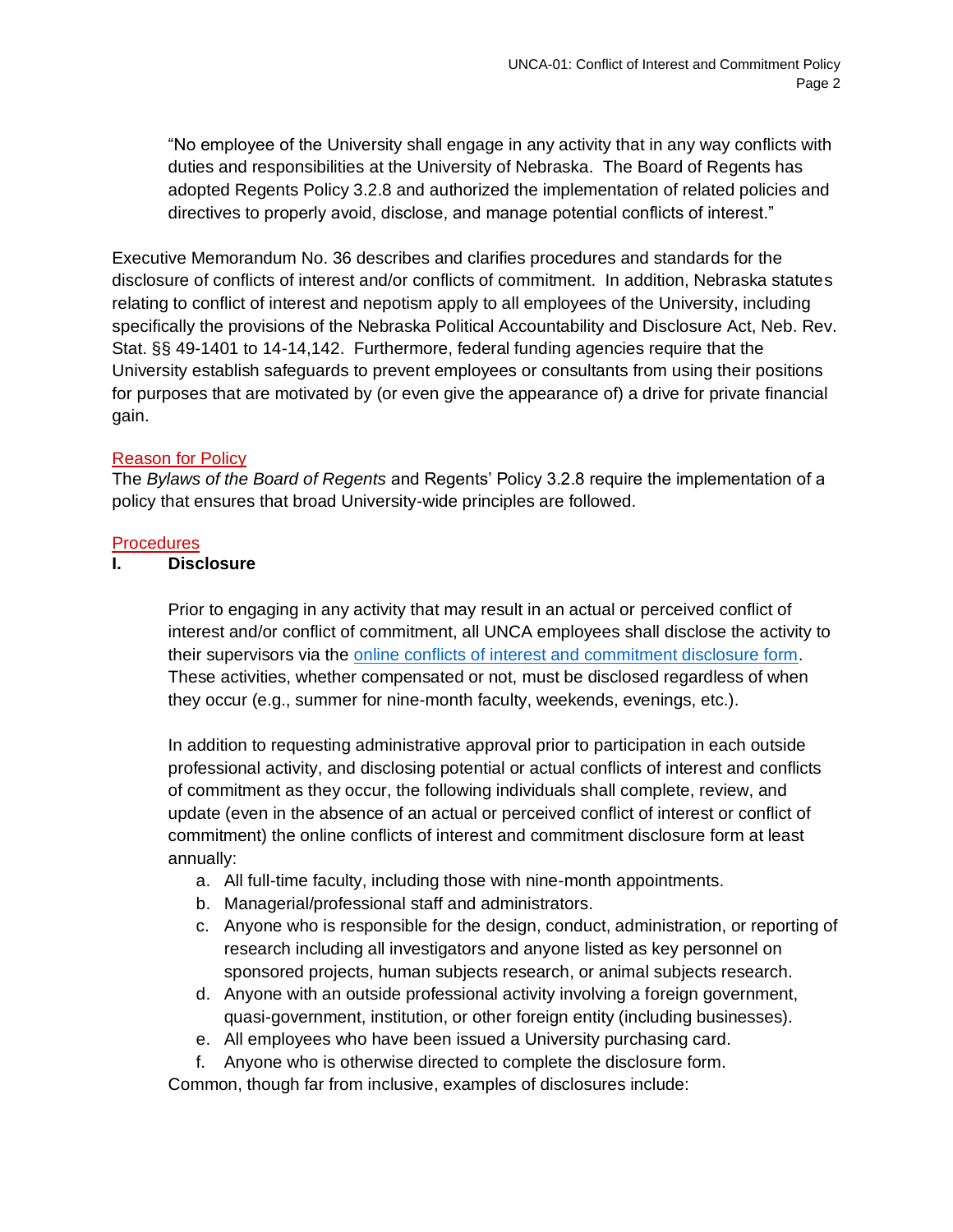- Activity involving use of University resources for which personal remuneration is received.
- Outside professional activities that may reduce the time available for the employee to carry out the primary obligations of the employee's University appointment.
- Personal financial remuneration/compensation received as a result of outside activities provided by an employee to a non-University entity.
- Engagement in or changes in an existing unremunerated service role or position (e.g., serving on a Board of Directors of a nonprofit corporation).
- Creation of a startup company.
- Reimbursement for Sponsored Travel (NOTE: Public Health Service (PHS) rules require increased transparency for reimbursement of travel expenses. Investigators now must disclose reimbursed or sponsored travel related to the investigator's institutional responsibilities. Sponsored travel includes travel expenses reimbursed, or expenses paid, on behalf of the University traveler and not reimbursed to the traveler so that the exact monetary value may not be readily available. Travel that is reimbursed or sponsored by federal, state, or local government agencies, U.S. institutions of higher education, academic teaching hospitals, medical centers, or research institutions affiliated with an institution of higher education does not have to be disclosed.).
- Financial interests or other compensation from a foreign entity or participation in a foreign talent program (government, university, nonprofit, for-profit, etc.).

All outside professional activities must be pre-approved in accordance with this policy. Any changes to information submitted via the online conflicts of interest and commitment disclosure form must be made within 30 days of discovering a new financial interest or outside professional activity that must be disclosed under this policy.

If a supervisor becomes aware of a conflict of interest or conflict of commitment that an employee has not disclosed, the supervisor shall discuss the situation with the employee and require that an online disclosure be made or updated as provided in this policy.

All reporting of potential or actual conflicts of interest and commitment should be undertaken with the goal of full disclosure. If there is doubt about the existence of an actual or apparent conflict of interest or commitment, or uncertainty as to the relation of an outside professional activity or financial interest to one's institutional responsibilities, the employee must err on the side of disclosing it for review and approval.

## **II. Review**

The supervisor initially evaluates each disclosure and either (a) approves or (b) forwards any real or perceived conflicts to the UNCA Compliance Officer. The UNCA Compliance Officer will flag any disclosure that may require review/management by the UNC Conflict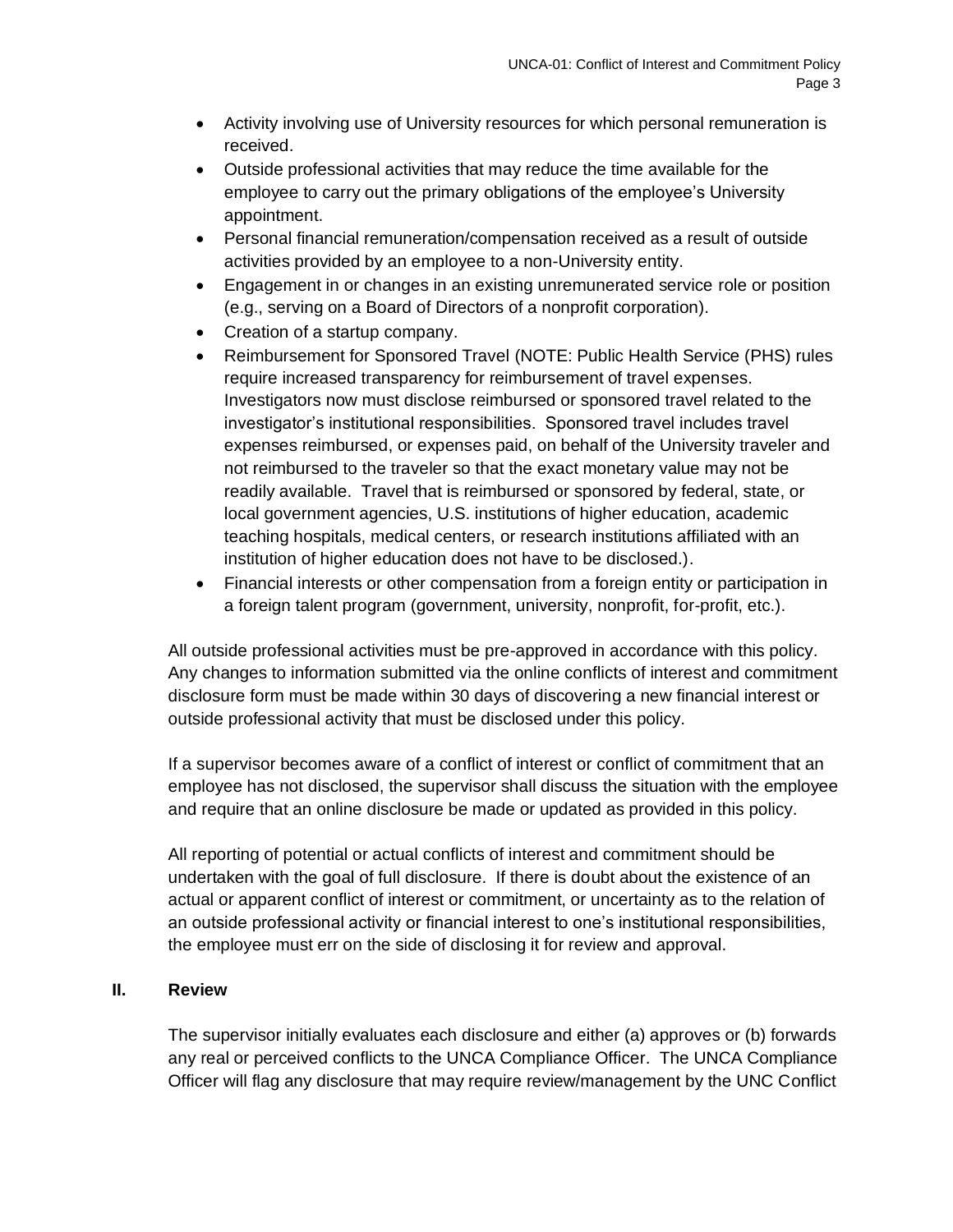of Interest Committee (CIC). If CIC review is deemed unnecessary, the supervisor will be notified and the disclosure will be approved.

## **III. Management**

The CIC is a standing committee appointed by the President and is responsible for reviewing potential conflicts and approving/monitoring plans to manage institutional and individual conflicts or interest and conflicts of commitment.

- a. The disclosing employee and/or the employee's supervisor(s) may be invited to meet with the CIC to review a disclosure.
- b. If deemed necessary, the CIC will draft a management plan to mitigate the effects of any type of conflict of interest. An appointed member of the CIC will meet with the disclosing individual, and as appropriate with their immediate and/or unit supervisor(s), to review and implement the management plan.
- c. Appeal Process: A decision by the CIC may be appealed to the Executive Vice President and Provost within thirty (30) days of the date the employee was notified of the need for a management plan by the CIC. The appeal must be made in writing and should detail the reason for the appeal. The Executive Vice President and Provost will determine whether the CIC's determination will stand or whether the management plan or subsequent decisions should be sent back to the CIC for revision. The Executive Vice President and Provost must provide written notification to the chair of the CIC and the appellant of his/her decision within sixty (60) days of receiving the appeal.

## **IV. Training**

The UNCA Compliance Officer, in coordination with other University offices as appropriate, is responsible for developing training and providing guidance to all individuals relative to conflict of interest and conflict of commitment policy and procedures.

## **V. Records Retention**

As it is critical to guard the privacy of all disclosures, the University will ensure all information disclosed pursuant to this policy is kept with restricted access in accordance with Board of Regents' personnel policies. Information will be retained in accordance with the University of Nebraska records retention schedules.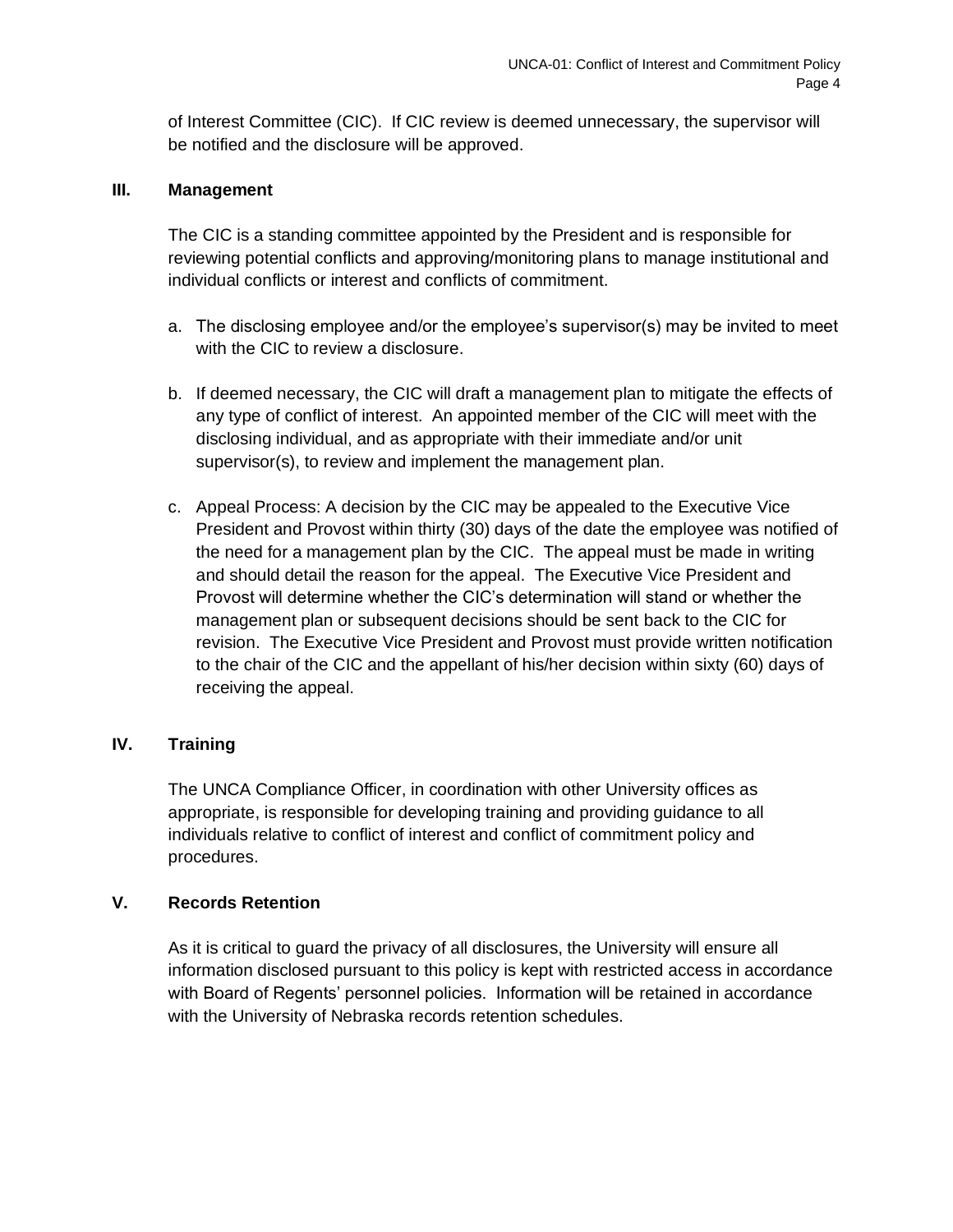## **VI. Institutional Conflicts of Interest**

Institutional Conflicts of Interest arise when the University's own financial interests or those of its senior officials pose risks of undue influence on decisions involving the University's primary interests. A goal of this policy is to protect the credibility and integrity of the University through the identification, review, and management, of actual or potential institutional conflicts of interest. Left unaddressed, institutional conflicts of interest could undermine public trust and support of the University and its missions.

The University will strive to manage or eliminate each institutional conflict of interest identified before any contract, sponsored or non-sponsored project, dedicated gift, or transaction is executed; any contractual relationship is initiated; or any action is taken that might be adversely affected or appear to be adversely affected by the institutional conflict of interest.

All actual or perceived institutional conflicts of interest shall be directed to the UNCA Compliance Officer as soon as they are discovered. The UNCA Compliance Officer will convene a meeting with the CIC; the CIC shall review and evaluate actual or perceived institutional conflicts of interest; and shall create, in collaboration with the appropriate University officials or offices, management plans to manage, reduce, or eliminate institutional conflicts of interest that are identified. Proposed institutional conflict of interest management plans developed by the CIC shall be directed to the appropriate University of Nebraska Board of Regents' Committee for review.

## **VII. Enforcement**

Instances of non-compliance with or violation or breach of this policy, including knowingly filing incomplete, erroneous, or misleading disclosure, or failing to comply with prescribed procedures for managing an identified conflict of interest or commitment, may constitute a violation of the Bylaws and Policies of the Board of Regents of the University of Nebraska. Enforcement action will be taken in accordance with the Bylaws and Policies of the Board of Regents, and could result in disciplinary action up to and including termination of employment. The University may be obligated to report noncompliance, violation, or breach of this policy to other entities.

## <span id="page-4-0"></span>**Definitions**

- **Conflict of Commitment** when the time devoted to external activities adversely affects an employee's capacity to meet University responsibilities.
- **Conflict of Interest** situations where an employee's direct or indirect personal financial interests may compromise, or have the appearance of compromising, the employee's professional judgment or behavior in carrying out the employee's obligations to the University of Nebraska. This includes indirect personal financial interests of an